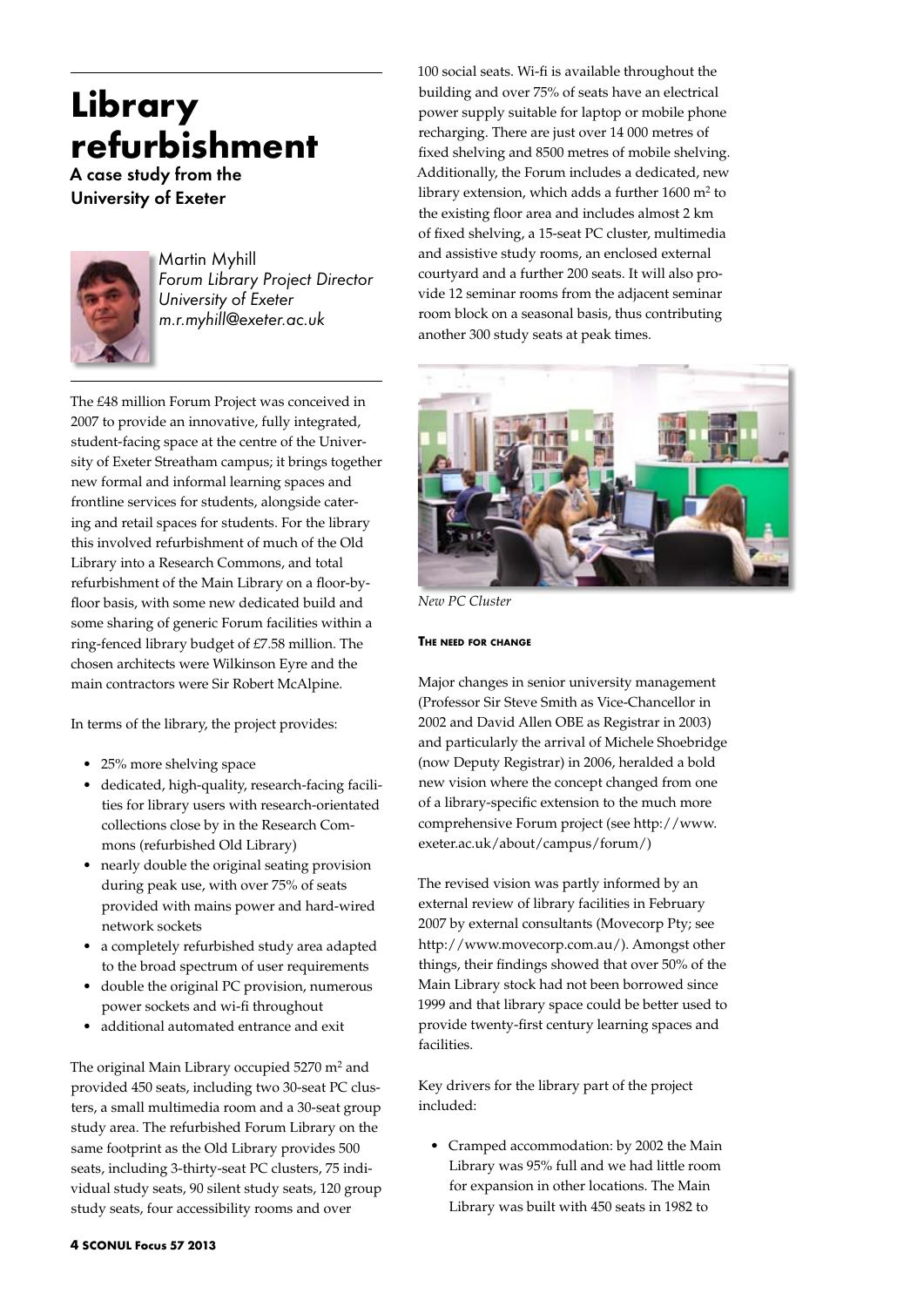cater for 6000 students. The university's student population currently stands at around 17 000.

- Inappropriate spaces: tired and worn décor, poor lighting and ventilation, Disability Discrimination Act (DDA) non-compliant areas, difficult access and layout arrangements, lack of IT provision and power sockets for users. The 1982 design pre-dated personal computing. Two 30-seat PC clusters had been added in 1999 through re-designation of the library's main teaching room into a hands-on PC suite and the replacement of government papers by microform alternatives.
- Dated facilities: Although a 30-seat group study area had been created in 2005 by relegating bibliography collections to the Old Library, newer learning styles were poorly supported and many user complaints were received about mobile phones, general noise levels and lack of hot drink availability. There was also considerable pressure on limited multimedia facilities.
- • Confusing layout: collections were not in numerical Dewey shelf mark order, aisles did not logically flow into each other and uneven collection expansion between 1982 and 2002 had made finding one's way around confusing.

## **Delivery**

The project followed established RIBA phases. Stage F was signed off in mid-February 2010, prompting the release of the final tender documentation for a 'design and build' construction contract. Building preparations began on site in April 2010 and the first library floor was closed for refurbishment in July 2010. The refurbishment of the three library floors was completed according to the phasing plan in January 2011, June 2011 and December 2011, and the rest of the Forum was handed over at the end of March 2012.

Although Exeter has a number of site libraries, the collective available shelf capacity (5 km) was too low to absorb nearly 20 km of stock from the Main Library. After careful consideration of all possible options it was agreed that a floor-by-floor refurbishment was the only viable option. Services and a temporary entrance were relocated to the basement – a former staff entrance and delivery area.

The floor-by-floor refurbishment plan reduced the total Main Library shelving capacity from 20 km to 12 km. In full agreement with Colleges it proved possible to dispose of nearly 4 km of stock, such as multiple copies of older editions and printed copies of journals available online and included in the UK Research Reserve project. Using lending data from our Millennium system it also proved possible to move over 4 km of older, research-orientated stock to the 'Research Commons' which resulted from transformation of the former Old Library as a pre-cursor to the Main Library redevelopment during 2008–9. The first phase of this had been the installation of 10 km of mobile shelving, increasing capacity in that building by 50%.



*The Book Lounge*

# **Design and governance**

The library aspects of the Forum Project were managed as part of the main project with a hierarchy of committees and groups including those coordinating the mitigation of the impact of the